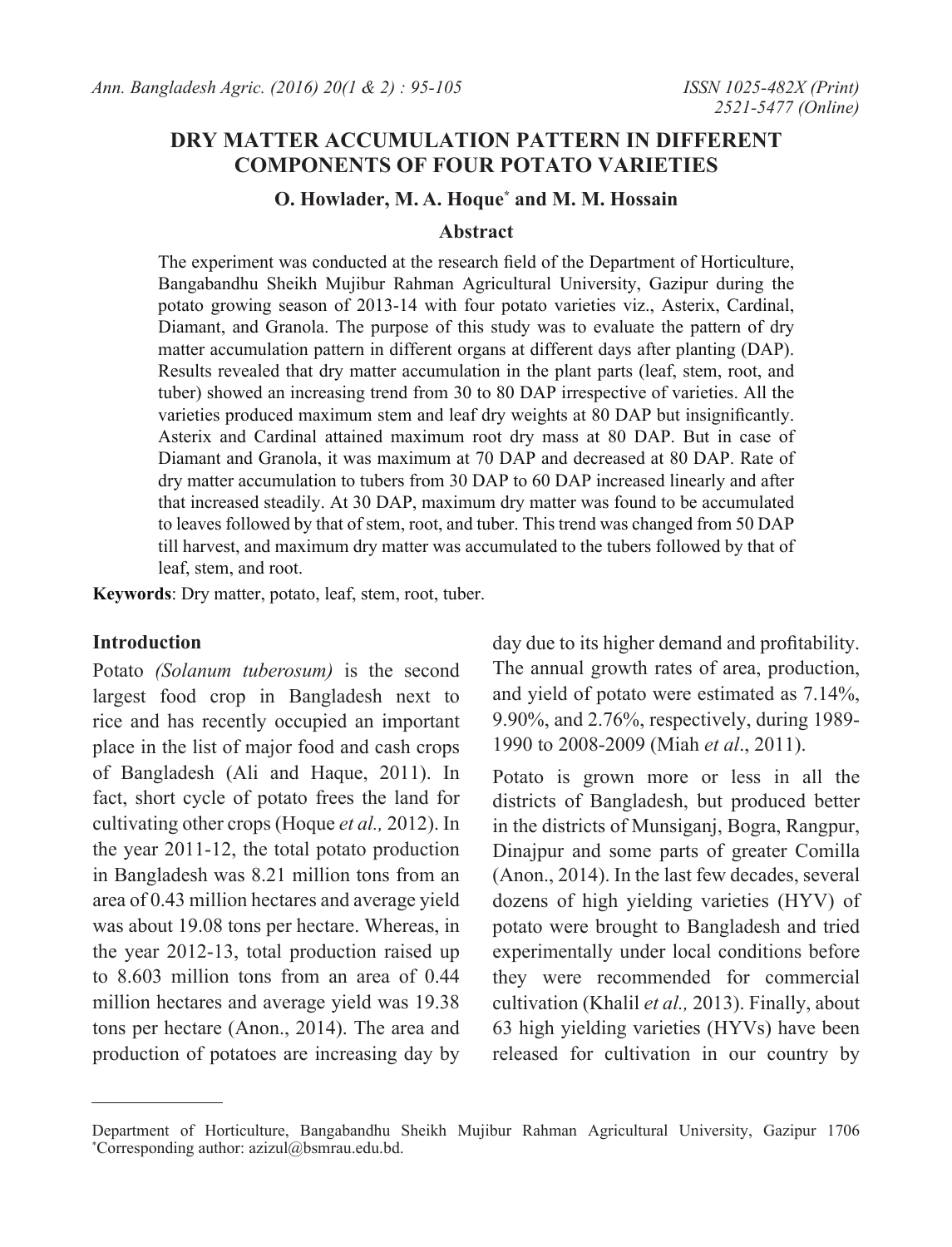the Tuber Crop Research Center of BARI of which Diamant, Cardinal, Granola, Patrones, Asterix, Lady Rosetta, Binnela, Multa, Provento, Heera, Dheera, Courage, Ailsa, Arinda, etc. are remarkable. Yield of these released varieties varies from 25 to 35 tone per hectare. Some of these varieties are late or some are early or medium late or medium early (Haque, 1993). Moreover, these varieties differ in various growth characters that largely influence the growing pattern, intercultural operations, and yield of a particular variety.

Research on potato cultivars is usually limited to analyzing differences in tuber yield, but has rarely done such analyses that account for the origins of such differences. For an optimal use of natural resources, an explanation for the production differences is important both for physiologists and agronomists (Borrego *et al*., 2000) in order to obtain useful information for the choice of genotype and the most appropriate agronomic practices to adopt. Indeed, potato cultivars show considerable diversity in terms of growth rates due to their genetic make-up and their interaction with the environment. Therefore, a study of dry matter production and accumulation in the various plant organs during development is important to determine a cultivar's growth rate and production. For this purpose, growth analysis has been widely used to study the factors that affect the plant's production and development as the accumulation of photosynthates in time (Ascione *et al.,* 2013). Moreover, potato plants are highly sensitive to unfavorable environmental condition (Dwelle and Love, 2014). Proper growth analysis of a potato variety ensures the yield by timely performing the intercultural operations and other activities.

Although, we have more than 60 potato varieties recommended for cultivation in Bangladesh, but a few of them are popular among the farmers. Therefore, detailed and organized growth analysis of varieties particularly dry matter accumulation pattern might be useful towards achieving high yield and finally, popularization of varieties to the farmers in a particular situation. But a little or no work has been done on growth analysis in our climatic condition.

Considering the above facts, the present study was undertaken to analyze the dry matter accumulation pattern in different organs of four potato varieties at different days after planting.

## **Materials and Methods**

The experiment was conducted at the Horticultural Research Farm, Bangabandhu Sheikh Mujibur Rahman Agricultural University (BSMRAU), Gazipur during the winter season of 2013-14. The experiment was laid out in the field following Randomized Complete Block Design with three replications. Four potato varieties viz., Asterix, Cardinal, Diamant, and Granola were considered as treatment and assigned randomly to plots. Apparently disease free, uniform sized (28-55 mm) well sprouted potatoes were selected as planting material for the experiment. Unit plot size was  $4.8 \text{ m} \times 2.5$ m, and tubers were planted following a spacing of 60 cm x 25 cm. Seed tubers were planted on 24 November 2013 and final harvesting was done on 22 February 2014. Recommended doses of fertilizers (Anon., 2012) was used in the trial. Cow dung was applied during final land preparation. Full dose of TSP, MP, Gypsum, ZnSO<sub>4</sub>, Boric acid and half of Urea were applied in furrows at the time of planting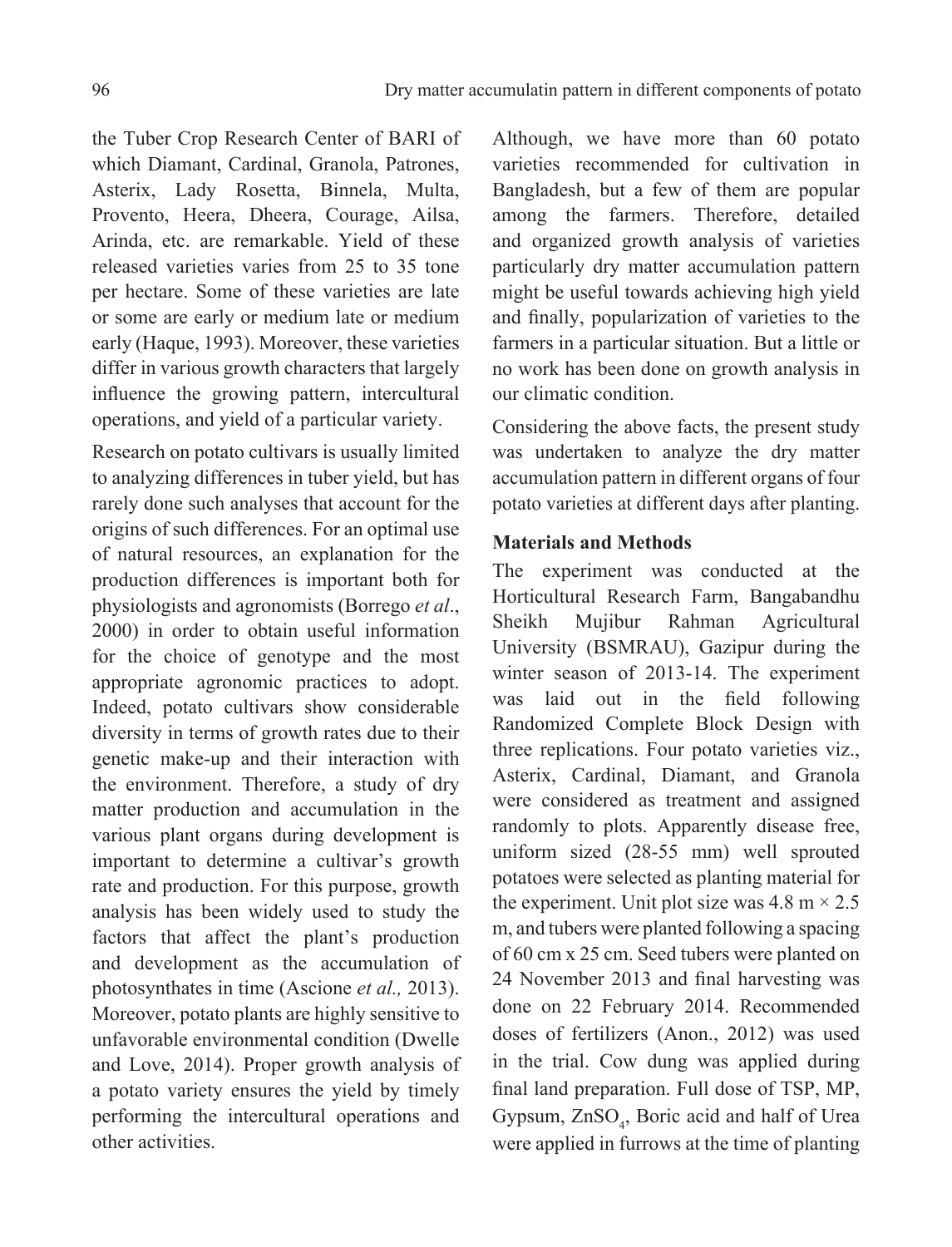of tubers and then mixed in soil so that the tubers do not come in contact with fertilizers. The remaining half of Urea was applied as top dress at 30 days after planting (DAP). Irrigation, weeding, earthing up and other intercultural operations were done as and when necessary for raising a good crop. Furadan 5G @ 10 kg/ha was applied during the final land preparation to control cutworm and other soil borne insects. Malathion (0.2%) sprayed in two installments at 45 and 60 DAP to control insects. The crops were sprayed with Dithane M-45 (0.2%) alternatively five times (at 30, 40, 50, 60, and 70 DAP) to prevent late blight infection and other diseases of potato. Data on dry matter was estimated at different DAPs and tuber yield per plant was taken at harvest. Destructive sampling of plants was done at 10 days interval to determine dry matter accumulation. Five plants were harvested from each plot at 30, 40, 50, 60, 70, and 80 DAP. Total plant biomass was separated into leaves, stems, roots, and tubers. For dry matter estimation of each biomass group except tuber, total fresh weight was taken with an electric balance and kept in an oven. The temperature of the oven was set to 65° C and was dried up to a constant weight. The final weight of the dried sample was taken by an electric balance. Finally, dry matter  $(\%)$  was calculated following the standard formulae. In case of tuber, about 100 g of fresh tuber was measured and dry weight was taken at 30, 40, 50, 60, 70, 80, and 90 DAP following the procedure described above. Besides, proportion of total dry matter partitioned to leaf/stem/root/tuber at each harvesting date was calculated using the following formula:

Proportion of leaf/stem/root/tuber dry matter  $(\frac{9}{6})$ 

leaf/stem/root/tuber dry wt.(g)  $=\frac{1}{\sqrt{2}}\times 100$ 

Total dry wt. plant (g)

The collected data on various parameters were statistically analyzed using MSTAT-C program. The means were separated by Duncan's Multiple Range Test (DMRT) at 5% level of probability (Gomez and Gomez, 1984).

#### **Results and Discussion**

The accumulation of biomass to different components of a plant is an important consideration in achieving desirable yield (Saxena *et al.,* 1990). Data collected from the plots conducted in experimental field allowed to generate graphs for cumulative dry matter growth for each plant organ (stem, leaf , root, and tuber) as shown in Fig. 1 to 4. Dry matter at different plant components at different days after planting varied due to different genetic makeup of four potato varieties used in this experiment.

### **Stem dry matter (%)**

Stem dry weight of four potato varieties was measured at 10 days interval starting from 30 DAP and continued up to 80 DAP under field condition. All the genotypes produced minimum stem dry weight at 30 DAP, which varied significantly (Fig. 1). Granola produced the highest dry matter (5.33%) and Asterix the lowest (4.54%). A gentle increasing pattern of dry matter accumulation for stem growth was observed from 30 to 70 DAP. At 40, 50, and 60 DAP, the stem dry matter was statistically similar in all four varieties. During 70 DAP, Granola produced the lowest dry mass (5.62%), but Asterix produced the highest (7.04%). All the varieties produced maximum stem dry weights at 80 DAP, but they did not vary significantly. However, Diamant stored the highest dry mass (10.69%) and Asterix the lowest (7.09%). Similar findings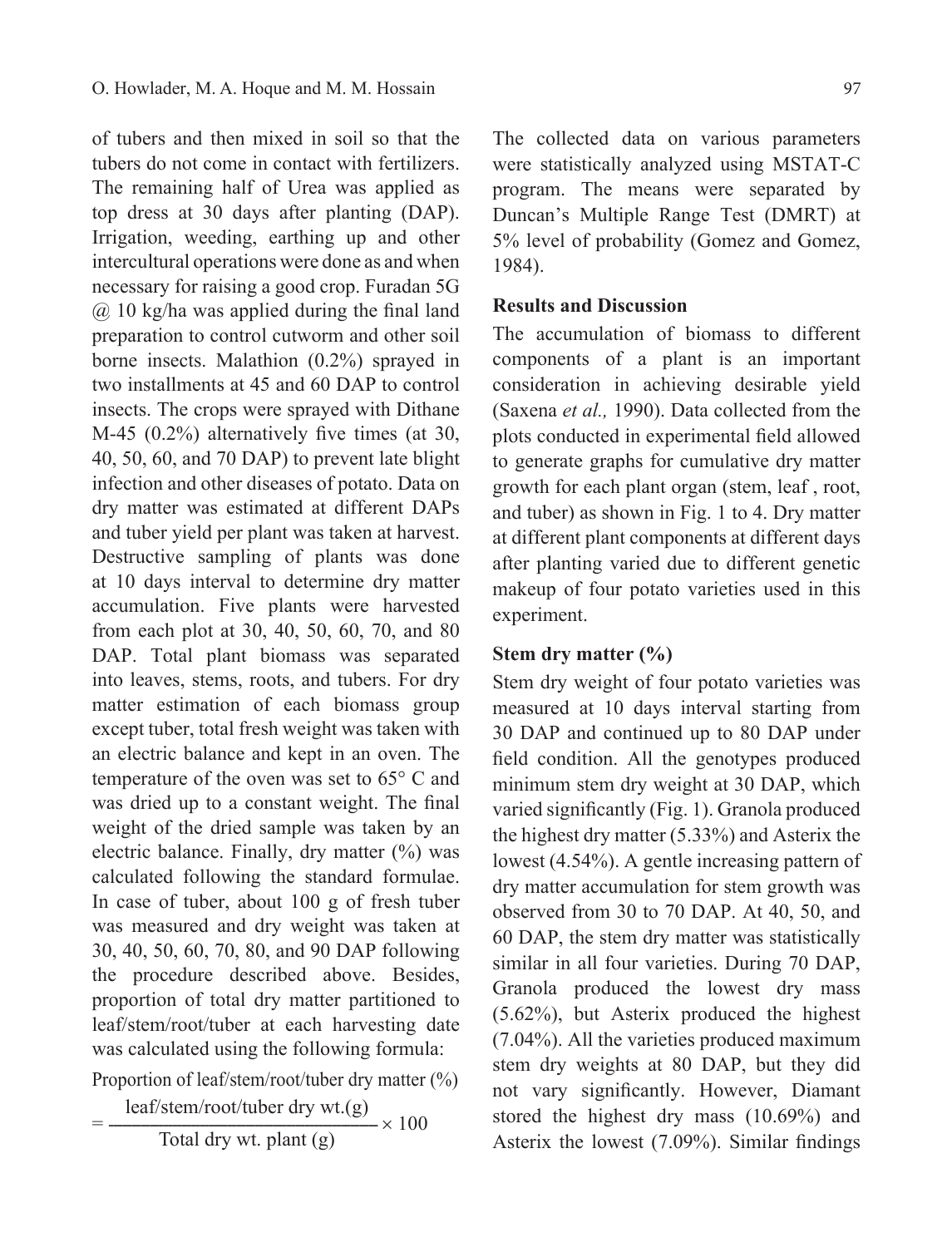

**Fig. 1. Percent stem dry matter accumulation in four potato varieties at different days after planting.**

in case of potato varieties were reported by Harahagazwel *et al.* (2012), who obtained gradual increasing trend in stem dry matter from 20 to 80 DAP.

## **Leaf dry matter (%)**

Leaf dry weight is usually a good indicator of potential plant growth and yield. Leaf dry weight of four potato varieties was measured at 10 days interval starting from 30 DAP and continued up to 80 DAP under field condition. Asterix produced the highest leaf dry matter (9.11%) followed by Diamant (8.92%), Granola (8.63%), and Cardinal (5.74%) (Fig. 2). The dry mass allocation for leaf growth from 30 to 80 DAP followed an increasing pattern for all the four potato varieties. Again at 40 DAP, the highest assimilate was observed in Asterix (10.65%) and the lowest in Cardinal (9.68%). Leaf dry matter at 50, 60, 70, and 80 DAP in all four varieties did not vary significantly. Numerically, the highest value of assimilates in leaf attained at 80 DAP. However, at this stage, the highest value was found in

Asterix (13.98%) and lowest in Cardinal (12.97%). It might be due to leaves played a vital role in growth, and they remained important from the beginning to the end of the crop growth cycle. Harahagazwe1 *et al.* (2012) obtained an increasing pattern in leaf dry matter content from 20 to 80 DAP in eight genotypes of potato. As indicated by Tourneux *et al.* (2003), tuber growth and development depend on the presence of sufficient foliage to produce the necessary assimilates. According to Geremew *et al*. (2008), leaf biomass production is proportional to the fraction of solar radiation intercepted which influence photosynthetic production and tuber yield finally.

#### **Root dry matter (%)**

Root dry weight of four potato varieties were measured at 10 days interval starting from 30 DAP to 80 DAP under field condition. During 50 DAP, the highest value was obtained in Granola (15.04%) and the lowest (12.02%) in Asterix (Fig. 3). At 60 DAP, the highest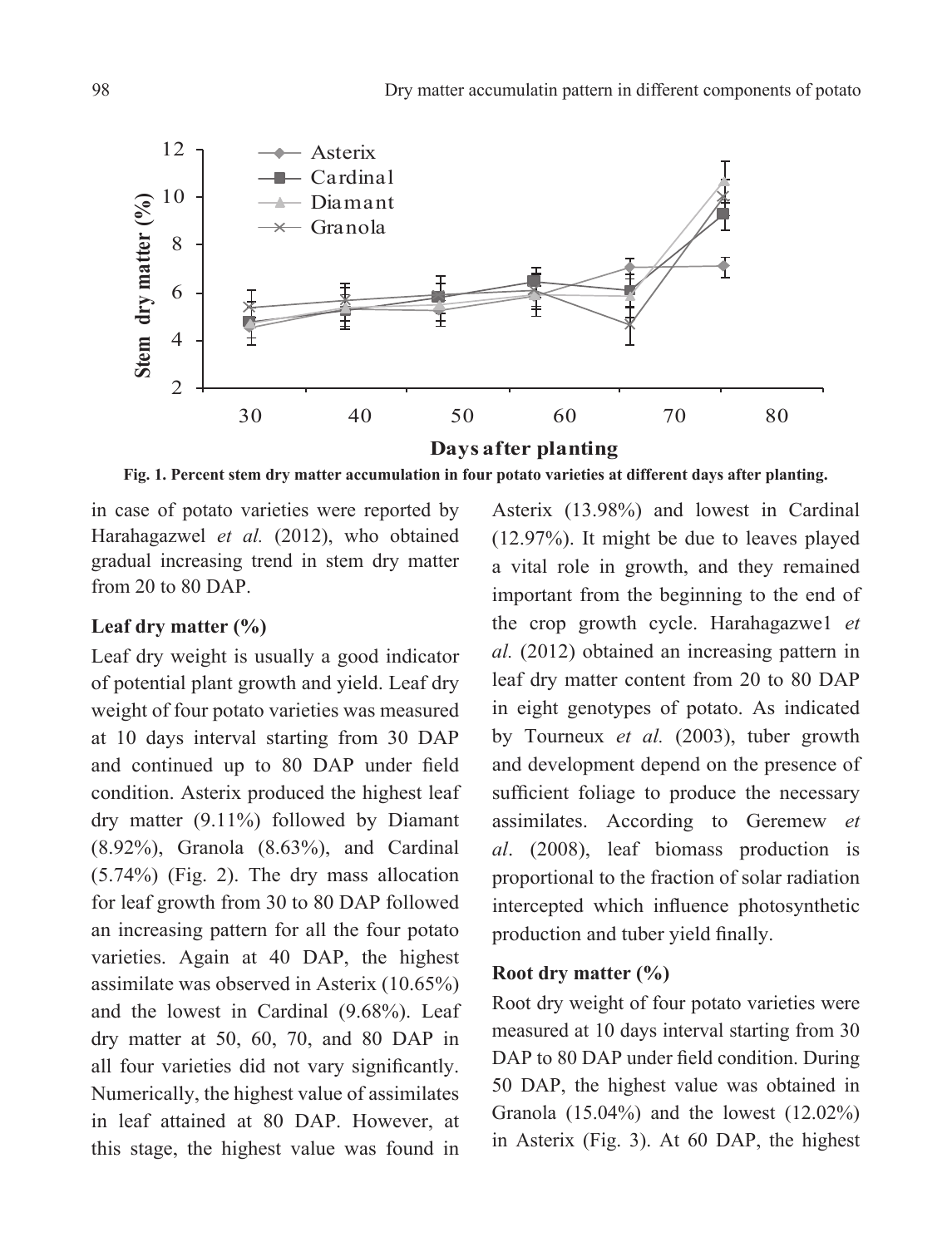

**Fig. 2. Percent leaf dry matter accumulation in four potato varieties at different days after planting.**

dry mass stored in Cardinal (14.80%) and the lowest in Diamant (11.23%). The highest value of root dry matter was recorded in Granola (17.96%) and the lowest in Asterix (14.44%) at 70 DAP. Asterix and Cardinal attained the maximum root dry mass at 80 DAP. But in case of Diamant and Granola. it was maximum at 70 DAP and decreased at 80 DAP. The dry matter accumulation pattern in root was observed more or less static up to 60 DAP in all the studied varieties. Similar findings were reported by Mahmud (2012) and Timlin *et al.* (2006), who stated that root dry matter remained static throughout the growth season. If the root development is disturbed, plant growth and health might be clearly reduced (Lottmann *et al.,* 1999). One of the physiological concepts is that gaining accepted root dry weight is important for avoiding stress and maintaining healthy vigorous growth of plant, which is conducive to maximum yield (Hake *et al*., 1990). As indicated by Tourneux *et al.* (2003), tuber

growth and development are dependent on the presence of sufficient roots for adequate supply of water and nutrients to the canopy.

### **Tuber dry matter (%)**

Dry matter accumulation in tuber was measured at 10 days interval starting from 30 to 80 DAP under field condition. Dry matter of tuber at different growth stages varied in four potato varieties. All the varieties produced minimum assimilates at 30 DAP. This might be due to earlier stage of tuber initiation for all the varieties. All the plants were at vegetative stage so distributed very minute proportion of produced assimilates to tubers. The data reveals that the trend of dry matter allocation for tuber growth followed an increasing pattern. At 40 DAP, the highest assimilate value was found in Cardinal (15.21%) and the lowest (12.88%) in Granola (Fig. 4). At 50 DAP, dry matter of tubers in all the varieties was statistically similar. However, the highest value was attained by Cardinal (15.78%) and the lowest by Granola (13.27%). The Highest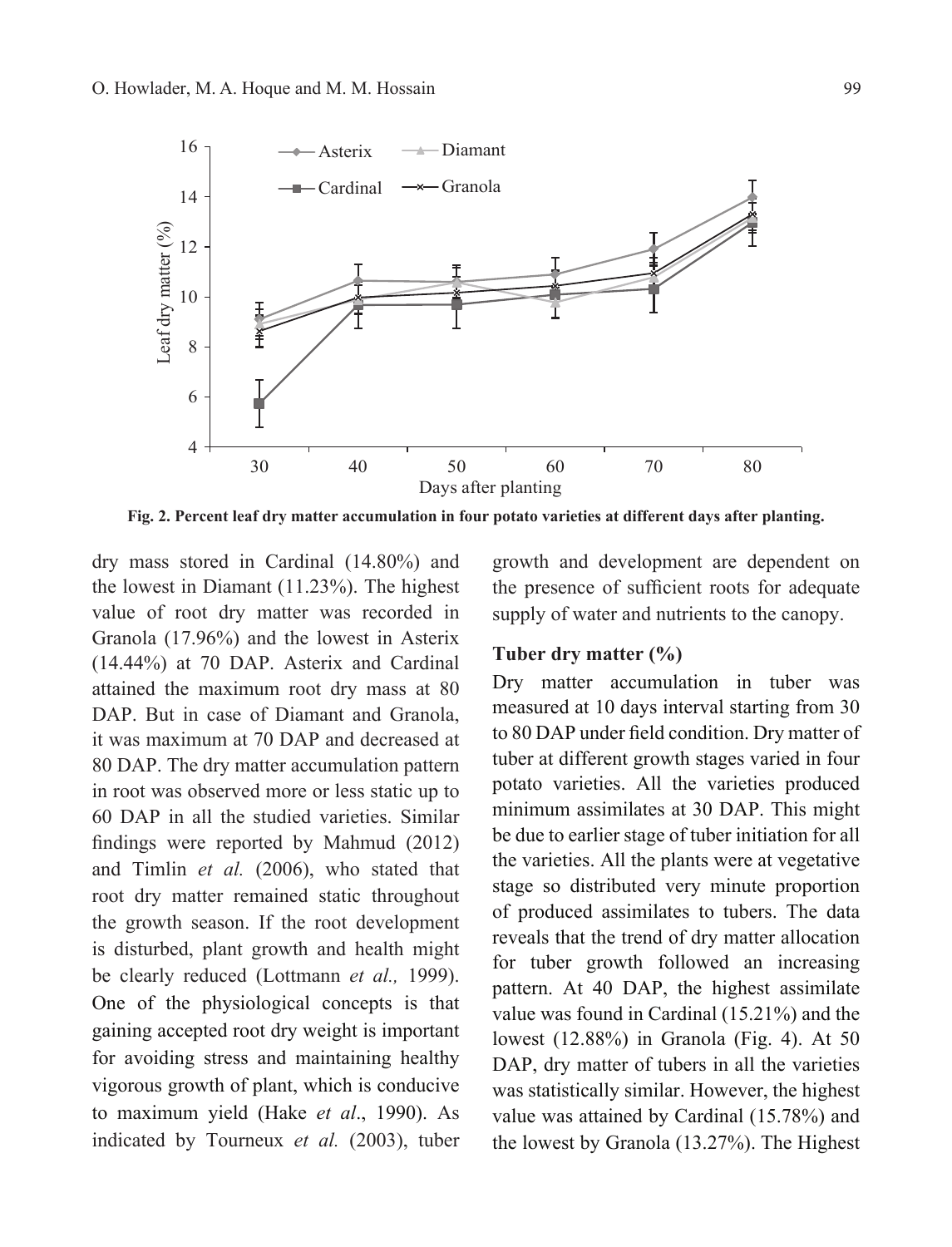

**Fig. 3. Percent root dry matter accumulation in four potato varieties at different days after planting.**

and the lowest dry mass was obtained by Cardinal (16.73%) and Granola (14.04%), respectively, at 60 DAP. Similar result was recorded in 70 DAP, the highest value in Cardinal (19.60%) and the lowest in Granola (15.80%). But during 80 DAP (near harvest time), the highest tuber dry matter content was found in Diamant (20.71%) and the lowest in Granola (17.84%). Dry matter accumulation in tubers increased rapidly in all the studied varieties from 30 to 80 DAP. Similar findings were reported by Harahagazwe1 *et al.* (2012) and Timlin *et al.* (2006). They obtained the highest tuber dry matter content at 80 DAP. But Pelletier and Fry (1990) and Begum *et al.* (2011) obtained the highest dry matter at 90 DAP. According to the findings of Kooman and Rabbinge (1996), the model calculations of the fraction of total dry matter produced allocated to the tuber were on the basis of assumption that the tubers had been the dominant sink in the potato crop. Three phases of dominance of the tubers can be distinguished as the initial phase when

tuber is limited sink, the second phase when there is competition for assimilates between tubers and other organs, and the third phase when tubers are such a strong sink that all assimilates are allocated to them.

# **Proportion of dry matter accumulation in different parts of potato plants at different days after planting**

Initially after the final emergence (at 30 DAP), the highest dry matter was accumulated to leaves than that of tubers, and this trend was continued up to around 48 DAP (Fig. 5). This indicated that the cultivars were mainly partitioning dry matters to the canopy for vegetative development. At 50 DAP, this trend was changed and the highest dry matter accumulation was found in tuber followed by that in leaf, stem, and roots. This indicated that after 50 days of planting, potato plants were already at the end of the vegetative growth stage and in transition to the tuber filling stage. This was in agreement with the findings of Kooman *et al*. (1996), where they found that in the second phase, which starts after tuber set, an ever-increasing quantity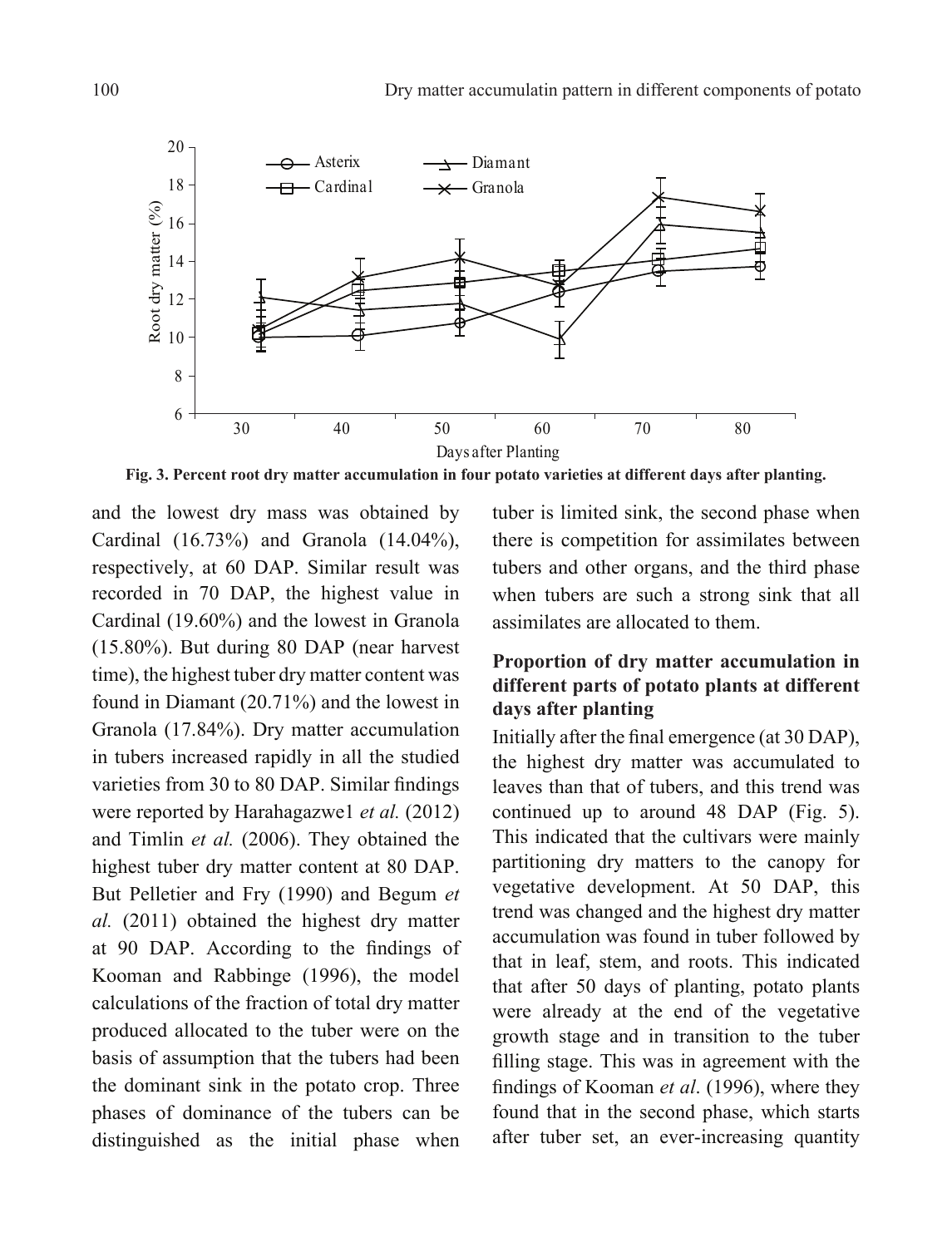

**Fig. 4. Percent tuber dry matter accumulation in four potato varieties at different days after planting.**



**Fig. 5. Proportion of dry matter in different parts of potato plants at different days after planting.**

of dry matter is allocated to the tuber and a decreasing fraction to the leaves and stem of potato. Geremew *et al.* (2007) recorded the highest dry matter accumulation to potato leaves at first harvest (58 DAP), and to tubers in the successive harvests (72, 84, and 101 DAP). Rate of dry matter accumulation to tubers from 30 DAP to 60 DAP increased linearly and after that increased steadily, but dry matter accumulation was the highest to

tubers till 80 DAP. This indicated that potato plant was still diverting the major quantity of assimilates to the tubers, and tubers were the major sink at that period. Therefore, proper care should be taken to the potato crop at 30-60 DAP to have a healthy crop, which is essential for obtaining a good yield. Any sorts of stress in this period may reduce the yield. Reduction in yield from water deficit, deficiency of nitrogen, high temperature at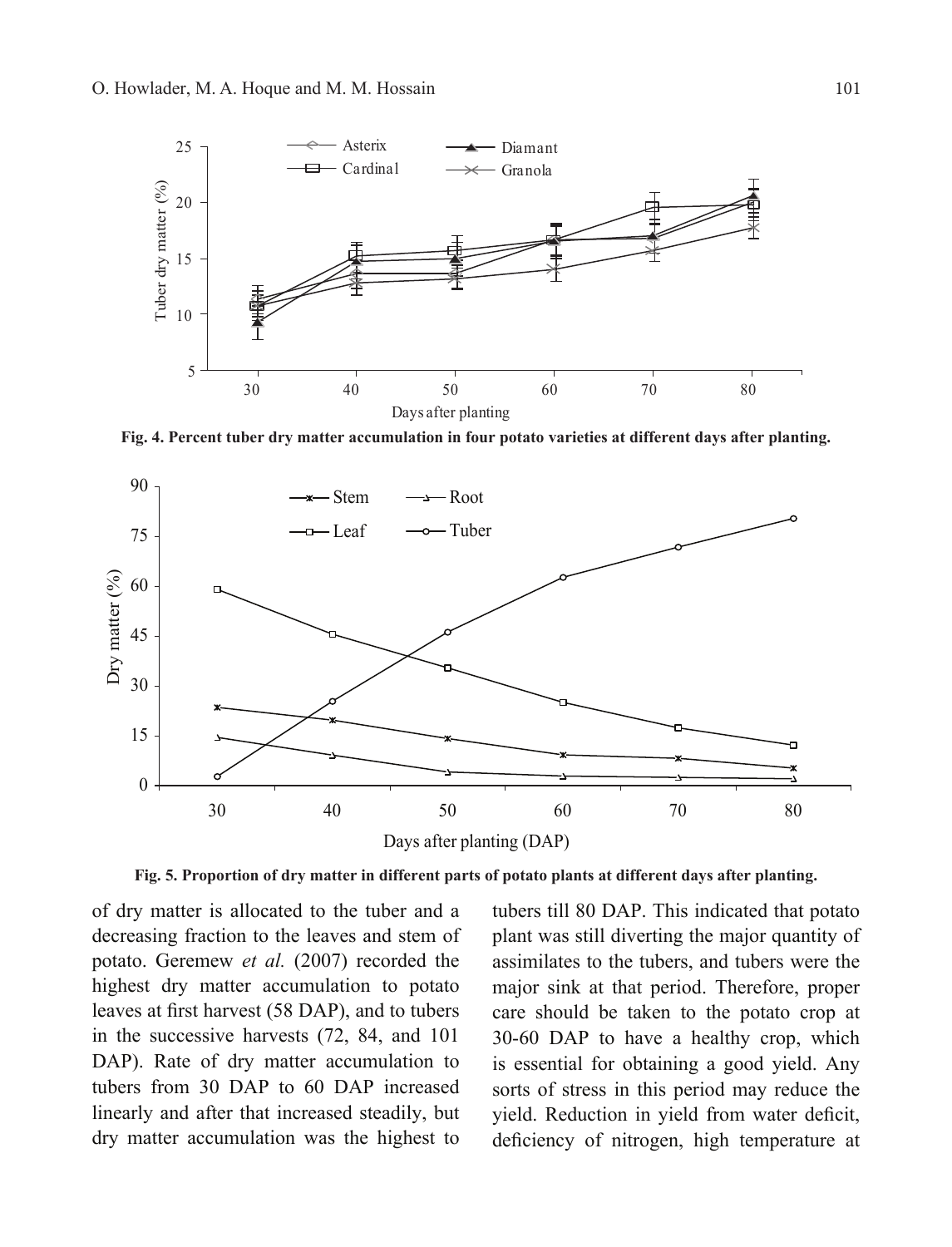tuber bulking stage has also been reported in a publication of IBSNAT (1993). Singh *et al.* (2008) also observed a linear rate of dry matter accumulation to tubers up to 30 days after initiation (tuber initiated at 28 DAP), which corroborated the present findings. At 80 DAP, 80.5% assimilates were accumulated to the tubers. Victorio *et al.* (1986) reported to have 73 to 85% dry matter partitioned to tubers at mature harvest in the Sierra (150 DAP), but 33 to 75% on the Coast (120 DAP) in nine cultivars of potato. Whereas, Silva and Pinto (2005) reported to have 64.1%, 77.3%, 85.7%, and 89.4% dry matter partitioned to tubers at 58, 83, 108, and 133 DAP, respectively, in 23 potato genotypes in Brazil. These differences might be due to the variation in crop duration, growing environment, and interaction of cultivars to environment. Praharaj *et al.* (2010) reported that the partitioning of dry matter led to an almost exponential increase in the case of tubers soon after initiation or decrease in the case of leaves and stems in the early stages after emergence and thereafter, the rate of increase or decrease in allocation was marginal. The decrease in allocation to the leaves and stems is made up by the allocation to the tubers. This type of allocation is logical because in the case of determinate varieties, as the haulms approaches senescence stage, allocation to it decreases, and most of the dry matter produced goes to the tubers, which is realistic at this instant as all the varieties in our country are determinate type.

### **Fresh tuber yield at 90 DAP**

The results pertaining to yield tone per hectare of different potato varieties are presented in Table 1. Yield of the four potato varieties varied significantly. The highest yield was found in Asterix (31.46t/ha), which was

statistically identical to that of Diamant and Cardinal; whereas, Granola showed the lowest (24.82t/ha). Hoque *et al.* (2010) reported that yields of Asterix, Cardinal, Diamant, and Granola were 25-35 tone per hectare, 25- 40 tone per hectare, 25-40 tone per hectare, and 20-30 tone per hectare, respectively. The highest tuber yield per plant was obtained from Asterix (472.00g). The present findings are in agreement with Mahmud (2012), who also found the highest yield per plant (368.97g) in Asterix. The variations in yield (t/ha) may be due to genetics, season, vegetative growth, disease incidence, crop duration/maturity, and adaptability to prevailing environment. Yield was significantly influenced by variety and season of production (Sinha *et al*., 1992). Gupta *et al.* (2009) also confirmed that there were significant effects of the season on total tuber yield, which might be due to different responses to genotypes to environmental conditions. Patel *et al.* (2008) provided that higher tuber yield might be due to better plant growth, genotype, adaptability in wide range of environment and combined effect of all other growth and yield attributes. Shah *et al*. (2007) exposed that in potato genotypes, the difference in tuber yield was primarily due to genetic factors. Another reason of higher yield might be their resistance to late blight.

### **Dry matter (%)**

The highest (21.53%) dry matter content was found in Asterix during harvest and the lowest (18.92%) in Granola (Table 1). According to Hoque *et al.* (2010), Asterix showed 19% and Granola showed 19.1% dry matter during harvest.

## **Dry yield of tubers (t/ha)**

The highest tuber dry weight per plant was in Asterix (101.67 g) and the lowest in Granola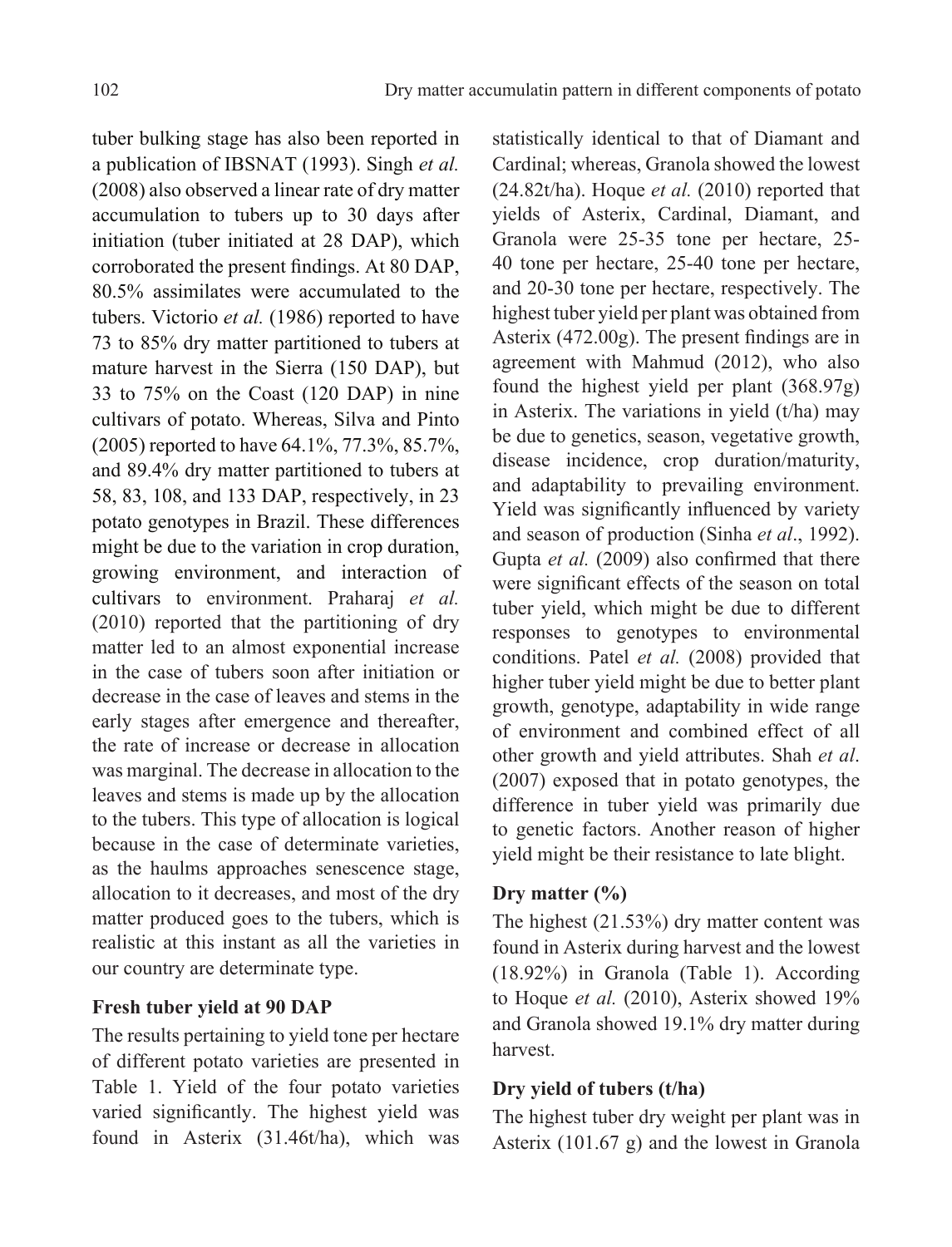| Variety             | Fresh yield of tuber |         | Dry matter at   | Dry yield of tuber |                   |
|---------------------|----------------------|---------|-----------------|--------------------|-------------------|
|                     | $g$ /plant           | t/ha    | harvest $(\% )$ | g/plant            | t/ha              |
| Asterix             | 472.00 a             | 31.46a  | 21.53           | 101.62a            | 6.77 a            |
| Cardinal            | 409.00 a             | 27.27a  | 20.90           | 85.48 a            | 5.70 a            |
| Diamant             | 448.67 a             | 29.91a  | 21.40           | 96.02a             | 6.40a             |
| Granola             | 372.67 b             | 24.82 b | 18.92           | 70.51 b            | 4.70 <sub>b</sub> |
| Mean                | 425.58               | 28.37   | 20.56           | 88.17              | 5.88              |
| $CV(\% )$           | 20.85                | 20.84   | 14.32           | 13.66              | 13.64             |
| LSD <sub>0.05</sub> | 78.45                | 5.23    | NS.             | 25.74              | 1.98              |

**Table 1. Tuber yield of four potato varieties during harvest (90 DAP)**

In a column, means followed by same letter(s) are not statistically different at 5% level by DMRT

(70.51 g) (Table 1). Barghi *et al.* (2012) reported that Agria and Satina varieties obtained tuber dry weight of 95.0 g and 90.0 g per plant, respectively. From this result, it was evident that the highest dry tuber yield was found in Asterix (6.77 tons per hectare) and lowest in Granola (4.70 tons per hectare). This finding was in agreement with the findings of Harahagazwe *et al.* (2012), who reported to have 5.7-6.8 tons per hectare dry yield of tubers in eight CIP potato genotypes.

#### **Conclusion**

Dry matter accumulation in stem and leaves increased gradual, while in root, it showed a static pattern throughout the growing season. But in case of tuber, dry matter accumulation from 30 to 60 DAP increased linearly and after that increased steadily. Dry matter accumulation in tuber was found the highest in Asterix (21.53%) and the lowest in Granola (18.92%) during harvest at 90 DAP. At early growth stages (up to 48 DAP), maximum dry matter was partitioned to leaves; but after that, maximum dry matter started to be partitioned to tubers in all the varieties of potato plant.

#### **References**

Ali, M. S. and A. Haque. 2011. Potato for food security in SAARC countries; SAARC Seed Congress & Fair 2011, Dhaka, Bangladesh.

- Anonymous. 2012. Annual report of TCRC 2011- 12. Tuber Crops Research Center, Bangladesh Agricultural Research Institute, Gazipur 1701, Bangladesh.
- Anonymous. 2014. Estimates of potato, 2012- 2013. Agriculture Wing, Bangladesh Bureau of Statistics, Government of the People's Republic of Bangladesh, Agargaon, Dhaka 1207, Bangladesh.
- Ascione, S., C. Ruggiero and C. Vitale. 2013. Contribution of growth components on relative, plant, crop, and tuber growth rate of nine potato cultivars in southern Italy. *Intl. J. Sci*. 2: 1-11.
- Barghi, A., A. Tobeh and N. Hassanzadeh. 2012. Effect of nitrogen fertilizer levels on tuber filling rate and protein assimilation in early and late maturing potato*. Annals Biol. Res.* 3(9): 4264-4275.
- Begum, F., B. C. Kundu, M. I. Hossain, S. Akter and M. M. Hossain. 2011. Physiological analysis of growth and yield of potato in relation to planting date. Annual Report 2010- 11, Tuber Crops Research Center, Bangladesh Agricultural Research Institute, Gazipur, Bangladesh. pp. 139-143.
- Borrego, F., J. M. Fernández, A. López, V. M. Parga, M. Murillo and A. Carvajal. 2000. Growth analysis in seven varieties of potato (*Solanum tuberosum* L.). *Agronomía Mesoamericana* 11(1): 145-149.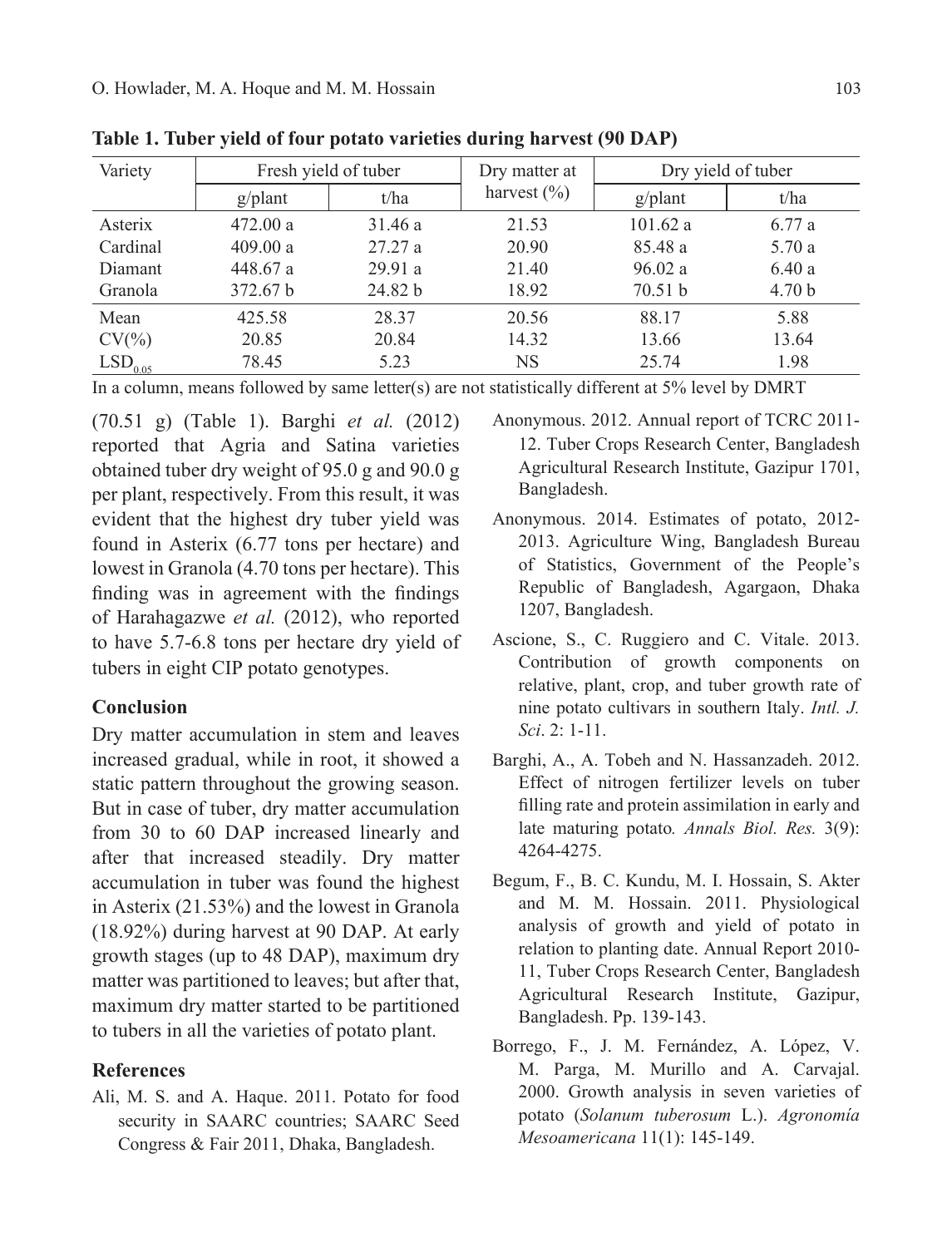- Dwelle, R. B. and S. L. Love. 2014. Potato growth and development. Available at: http://www.cals.uidaho.edu/potatoes/ PotatoProductionSystems/Topics/ Growth%26 Development.pdf. [Accessed on 06/10/2014].
- Geremew, E. B., J. M. Steyn and J. G. Annandale. 2007. Evaluation of growth performance and dry matter partitioning of four processes potato (*Solanum tuberosum.* L.) cultivars. *New Zealand J. Crop Hort. Sci*. 35(3): 385-393.
- Geremew, E. B., J. M. Steyn and J. G. Annandale. 2008. Comparison between traditional and scientific irrigation scheduling practices for furrow irrigated potatoes (*Solanum tuberosum* L.) in Ethiopia. *South African J. Plant Soil*. 25(1): 42-48.
- Gomez, K. A. and A. A. Gomez. 1984. Statistical procedure for agricultural research. John N. Y, Wily and Sons, Pp. 20-215.
- Gupta, V. K., B. K. Das and S. K. Pandey. 2009. Performance of local potato varieties in Meghalaya Hills. *Potato J.* 36(1-2): 65-67.
- Hake, K., K. Cassman, F. Whisler and D. Upchurch. 1990. Root physiology and management. *Physiology Today Newsletter* 4 P.
- Haque, M. A., M. A. M. Miah, S. Hossain, and M. M. Rahman. 2012. Profitability of BARI released potato (*Solanum tuberosum* L.) varieties in some selected locations of Bangladesh. *Bangladesh J. Agric. Res.* 37(1): 149-158.
- Harahagazwe1, D., J. F. Ledent and G. Rusuku. 2012. Growth analysis and modelling of CIP potato genotypes for their characterization in two contrasting environments of Burundi. *African J. Agric. Res*. 7(46): 6173-6185.
- Hoque, M. A. 1993. Evaluation of exotic potato varieties in 2nd generation. Annual Report 1992-93. Tuber crops Research Center, Bangladesh Agricultural Research Institute, Gazipur, Bangladesh. Pp.1-7.
- Hoque, M. A., S. Abdullah, M. Hossain and M. A. J. Bhuiyan. 2010. Processing characteristics of different potato varieties (*In Bengali*). Tuber

Crops Research Sub Center, BARI, Munshiganj and KGF, Dhaka. Pp. 1-16.

- IBSNAT. 1993. Research Report Series 02. A simulation model for potato growth and development: SUBSTOR- Potato version 2.0. Dept. of Agronomy and Soil Science, College of Tropical Agriculture and Human Resources, Univ. of Hawaii, Honolulu, HI.
- Khalil, M. I., M. E. Haque and M. Z. Hoque. 2013. Adoption of BARI recommended potato (*Solanum tuberosum* L.) varieties by the potato farmers of Bangladesh. *The Agriculturist* 11(2): 79-86.
- Kooman, P. L. & R. Rabbinge. 1996. An analysis of the relation between dry matter allocation to the tuber and earliness of a potato crop. *Annals Bot*. 77: 235-242.
- Kooman, P. L., M. P. Fahem, P. Tegera and A. J. Haverkort. 1996. Effect of climate on different potato genotypes 2. Dry matter allocation and duration of the growth cycle. *European J. Agron*. 5: 207-217.
- Lottmann, J., H. Heuer, K. Smalla and G. Berg. 1999. Influence of transgenic T4-lysozymeproducing potato plants on potentially beneficial plant-associated bacteria. FEMS *Microbiol. Ecol*. 29: 365-377.
- Mahmud, A. A. 2012. Improvement of drought tolerant potato varieties-An unpublished Ph. D. Dissertation. Department of Horticulture, Bangabandhu Sheikh Mujibur Rahman Agricutural University, Salna, Gazipur.
- Miah, M. A., M. S. Hossain, T. M. B. Hossain and S. Rahman. 2011. Assessment of potato farmers' perceptions on abiotic stresses and implications for potato improvement research in Bangladesh: A baseline survey. Research report submitted to International Potato Center (CIP), Lima, Peru.
- Patel, C. K., P. T. Patel and S. M. Chaudhari. 2008. Effect of physiological age and seed size on seed production of potato in North Gujarat. *J. Indian Potato Assoc*. 27(3-4): 87-90.